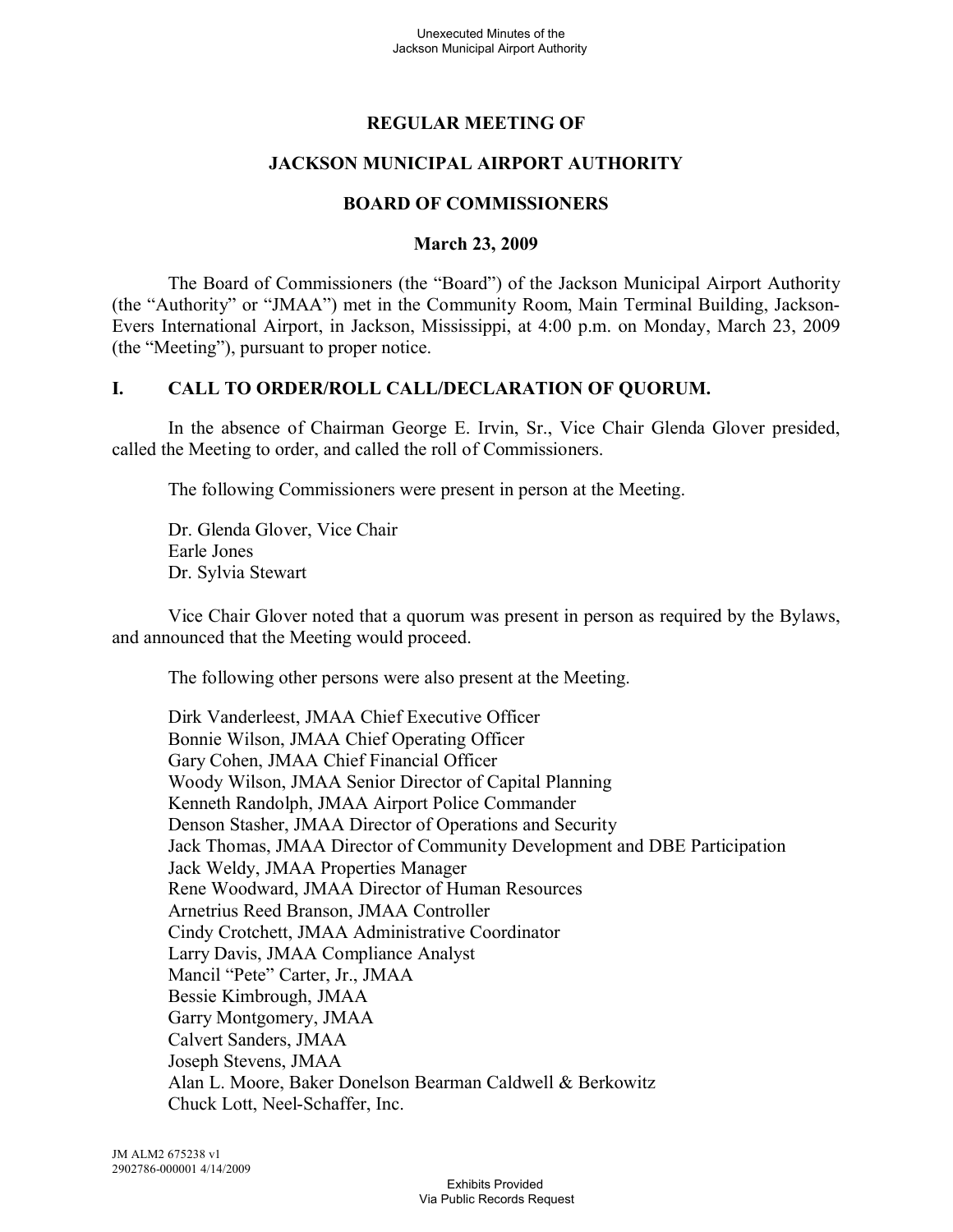Oscar Branch, Federal Aviation Administration Jim Burleigh, Federal Aviation Administration Peggy Hosey, Federal Aviation Administration William Morrison, Federal Aviation Administration

# **II. APPROVAL AND EXECUTION OF MINUTES.**

# **A. Hawkins Field Committee Meeting, February 23, 2009.**

# **B. Regular Meeting of the Board, February 23, 2009.**

## **C. Regular Work Session of the Board, March 19, 2009.**

The Board considered the minutes of the Hawkins Field Board Committee Meeting and the Regular Monthly Board Meeting on February 23, 2009, and the Regular Board Work Session on March 19, 2009.

After discussion, upon motion duly made by Commissioner Stewart, seconded by Commissioner Jones, and unanimously approved by the affirmative votes of all Commissioners present, the minutes were approved as presented and directed to be filed in the appropriate minute book and records of the Authority.

## **III. PUBLIC COMMENTS.**

None.

# **IV. REPORTS.**

# **A. Chief Executive Officer.**

- 1. Airport Project Manager Summary, Ending February 28, 2009.
- 2. Airport Activity Statistics Report, Ending February 28, 2009.

Mr. Vanderleest directed the Board's attention to the Airport Project Manager Summary and the Airport Activity Statistics Report, as found in the packet distributed to the Board prior to the Meeting (the "Packet"), and discussed these reports with the Board. A copy of the Packet is attached as an exhibit to the minutes of the Meeting.

- 3. Employee Recognitions.
	- a. Employee of the Month March 2009: Bessie Kimbrough, Office Assistant, Department of Human Resources & Administration.

Mr. Vanderleest recognized and commended Bessie Kimbrough as Employee of the Month for March 2009.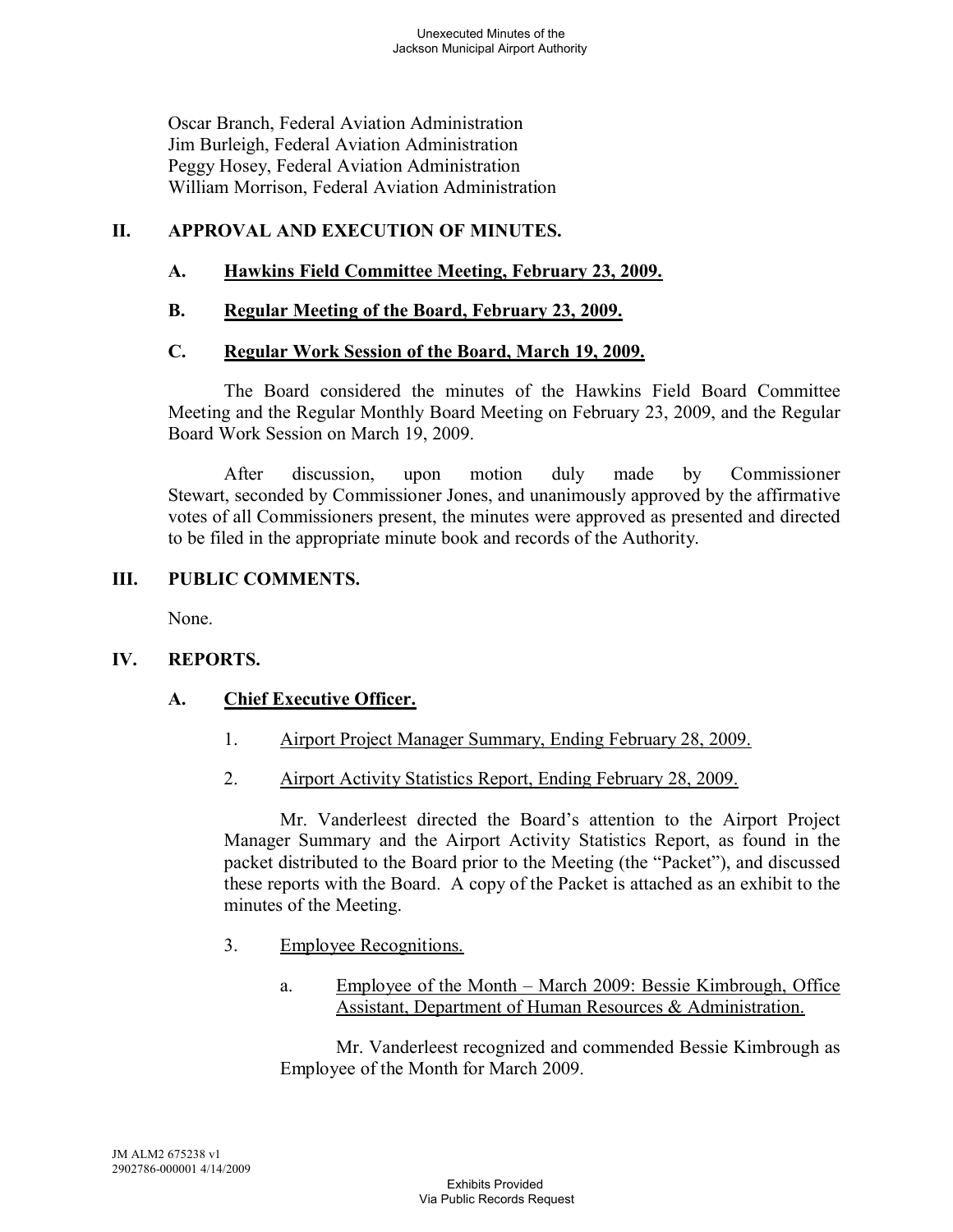# b. Professional Development Recognitions.

- (1) Pete Carter, Mechanic, Maintenance Department.
	- (a.) Achievement of Excellence (150 ATSI Tests), Sponsored by AAAE Airport Training & Safety Institute.

Mr. Vanderleest recognized and commended Mr. Carter for receiving the Achievement of Excellence from AAAE Airport Training & Safety Institute.

- (2) Joseph Stevens, Equipment Operator, Maintenance Department.
	- (a.) Achievement of Excellence (150 ATSI Tests), Sponsored by AAAE Airport Training & Safety Institute.

Mr. Vanderleest recognized and commended Mr. Stevens for receiving the Achievement of Excellence from AAAE Airport Training & Safety Institute.

- (3) Calvert Sanders, Grounds Maintenance Technician, Department of Facilities.
	- (a.) Completion of Levels One and Two ATSI 2009 Training, Sponsored by AAAE Airport Training & Safety Institute.

Mr. Vanderleest recognized and commended Mr. Sanders for completing Levels One and Two of the ATSI 2009 Training, as sponsored by AAAE Airport Training & Safety Institute.

#### **B. Attorney.**

Mr. Moore said that he had nothing to report at this time.

# **V. ACTION ITEMS.**

## **A. Financial Matters.**

- 1. Financial Reports for February 2009: Accept.
	- a. Balance Sheet.
	- b. Income Statement.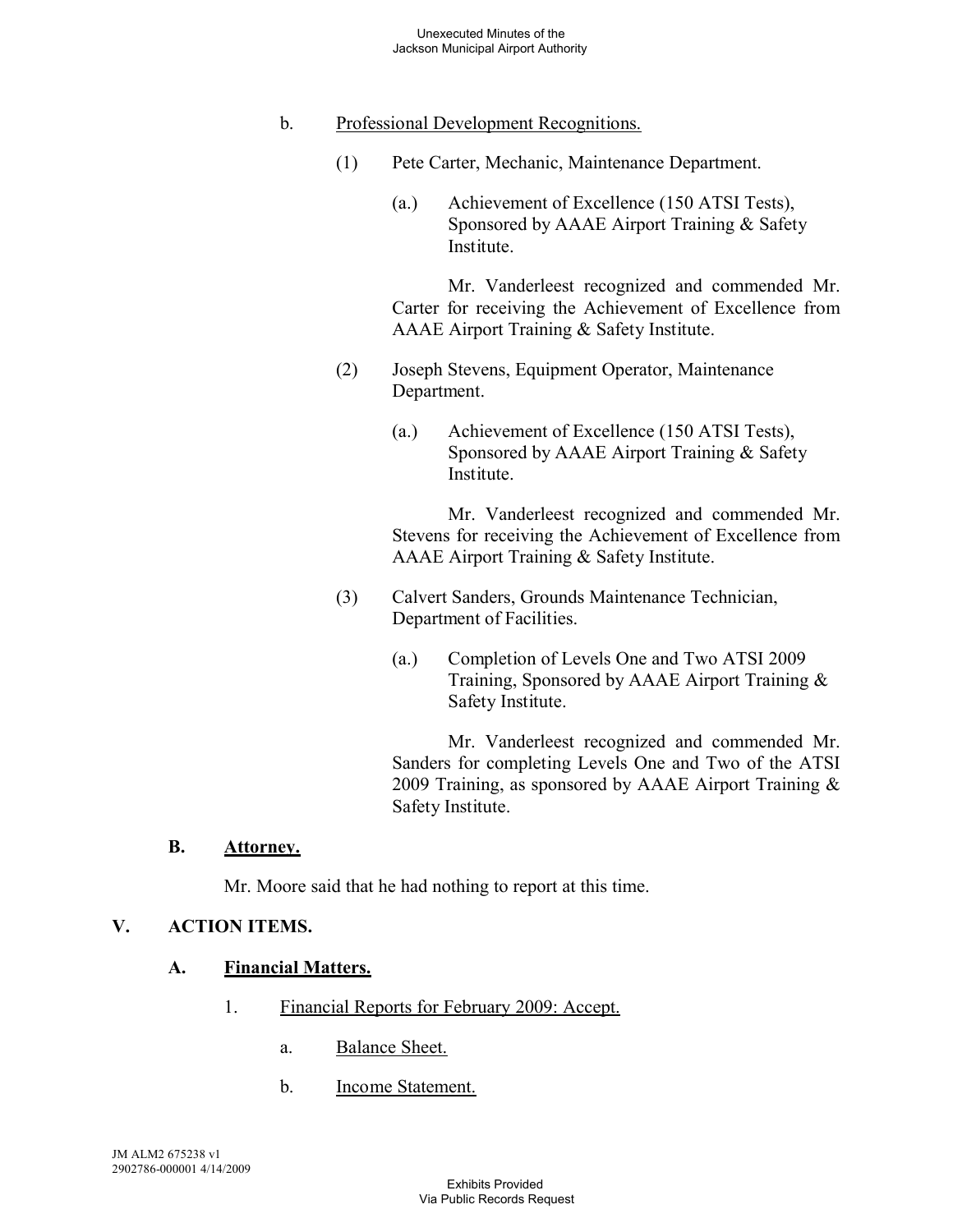#### 2. Claims Docket for February 2009: Approve.

Mr. Vanderleest directed the Board's attention to the Financial Reports for February 2009 and the Claims Docket for February 2009, which were included in the Packet.

After discussion, upon motion duly made by Commissioner Jones, seconded by Commissioner Stewart, and unanimously approved by the affirmative votes of all Commissioners present, the Board adopted the following resolution.

# **RESOLUTION ACCEPTING FINANCIAL REPORTS FOR FEBRUARY 2009 AND APPROVING AND AUTHORIZING PAYMENT OF CLAIMS DOCKET FOR FEBRUARY 2009**

**WHEREAS**, the Board of Commissioners (the "Board") of the Jackson Municipal Airport Authority (the "Authority") has reviewed and considered (i) certain financial statements for the Authority for the month and period ending February 28, 2009 (the "Financial Reports"), and (ii) the Claims Docket of the Authority for the month of February 2009 (the "Claims"), both the Financial Reports and the Claims being (i) included in the packet distributed to the Board prior to the March 23, 2009, Regular Monthly Meeting of the Board, and (ii) incorporated herein by reference;

**NOW, THEREFORE, BE IT RESOLVED**, the Board hereby (i) accepts the Financial Reports and (ii) approves and authorizes payment of the Claims in the total amount of \$621,902.63.

#### **B. Service Agreements.**

1. ACH Origination Agreement with Trustmark National Bank, JMAA: Approve Agreement.

Mr. Vanderleest directed the Board's attention to the memorandum dated March 11, 2009, in the Packet, which described this matter, and discussed this matter with the Board.

After discussion, upon motion duly made by Commissioner Stewart, seconded by Commissioner Jones, and unanimously approved by the affirmative votes of all Commissioners present, the Board adopted the following resolution.

# **RESOLUTION APPROVING AND AUTHORIZING EXECUTION OF ACH ORIGINATION AGREEMENT WITH TRUSTMARK NATIONAL BANK**

**WHEREAS**, from time to time, the Authority may request Trustmark National Bank ("Bank"), by computer communication device, computer storage medium, or written communication to transfer funds to and from other financial institutions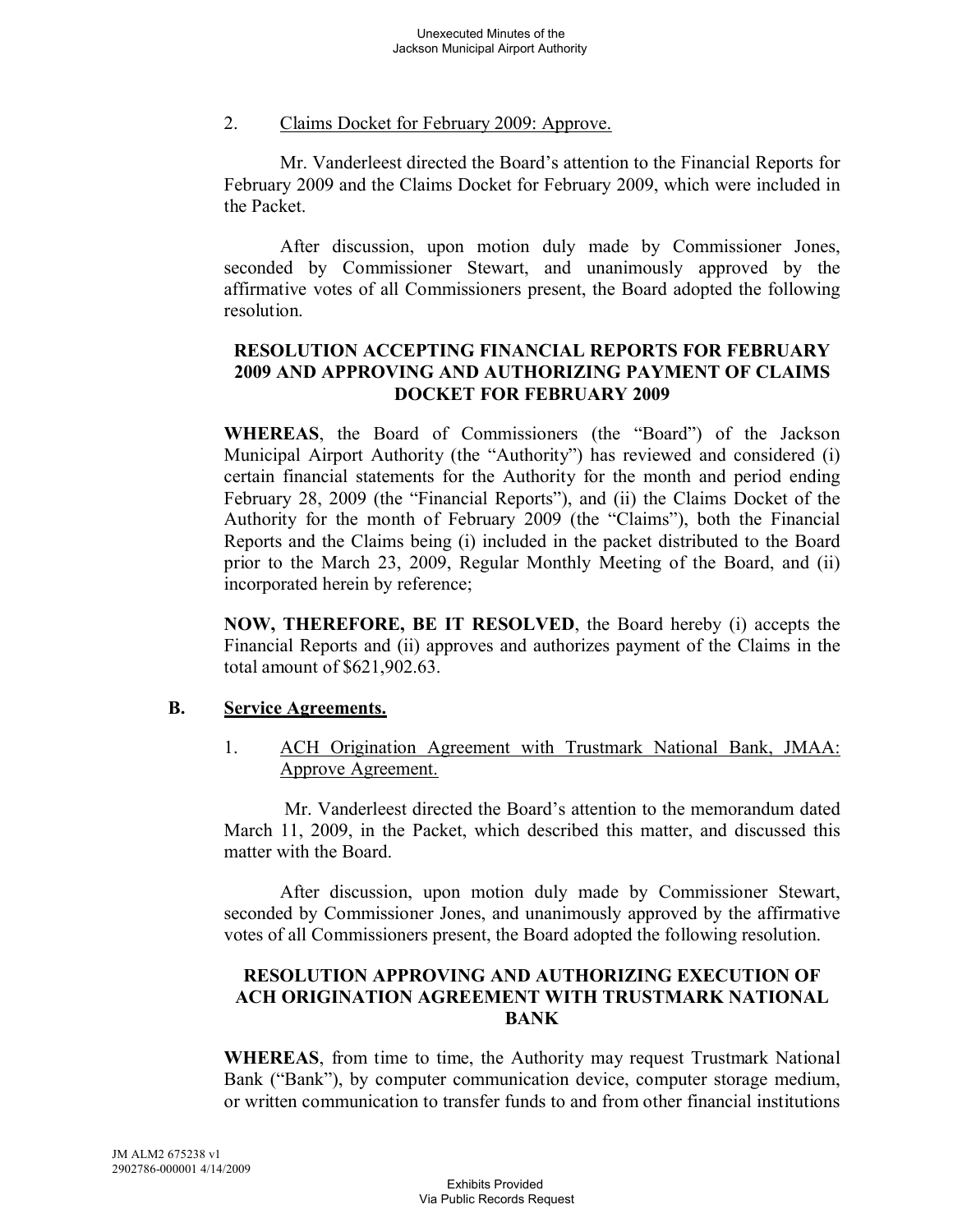or to other accounts at Bank for debit or credit to parties designated by the Authority;

**NOW, THEREFORE, BE IT RESOLVED**, that the Authority shall enter into the ACH Origination Agreement (and any addenda or attachments thereto) with Bank in the form provided by Bank, and that the following officer of the Authority is hereby authorized to execute and deliver to Bank the ACH Origination Agreement (and any addenda or attachments thereto) on behalf of Authority upon the terms and conditions set forth in the Agreement and addenda, and to appoint and delegate, from time to time, such persons who may request such transfer on behalf of Authority in accordance with such Agreement and addenda and attachments:

Dirk B. Vanderleest, Chief Executive Officer

**IT IS FURTHER RESOLVED**, that the authority conferred herein shall continue in full force and effect until written notice of modification or revocation shall be received by the Electronic Banking Department of Bank, and that Bank shall be protected in acting upon any form of such written notice of modification or revocation which it in good faith believes to be genuine.

2. Agreement with GCR & Associates, Inc. for Website Enhancements and Software Training, JMAA: Authorize Negotiation and Execution.

Mr. Vanderleest directed the Board's attention to the memorandum dated March 12, 2009, in the Packet, which described this matter, and discussed this matter with the Board.

After discussion, upon motion duly made by Commissioner Jones, seconded by Commissioner Stewart, and unanimously approved by the affirmative votes of all Commissioners present, the Board adopted the following resolution.

# **RESOLUTION APPROVING AND AUTHORIZING AGREEMENT WITH GCR & ASSOCIATES TO INTEGRATE SOFTWARE PROGRAMS**

**WHEREAS,** the staff of the Jackson Municipal Airport Authority (the "Authority") has recommended that the Board of Commissioners (the "Board") of the Authority approve and authorize negotiation and execution of an agreement (the "GCR Agreement") with GCR & Associates, Inc. ("GCR") to employ GCR to provide certain enhancements to the Authority's current website and to provide additional training to the staff of the Authority on recent upgrades to the Authority's business management software packages (collectively, the "Services"), as more particularly described in that certain memorandum dated March 12, 2009 which was (i) included in the packet distributed to the Board prior to the March 23, 2009, Regular Monthly Meeting of the Board, and (ii) incorporated herein by reference (the "Memorandum") ; and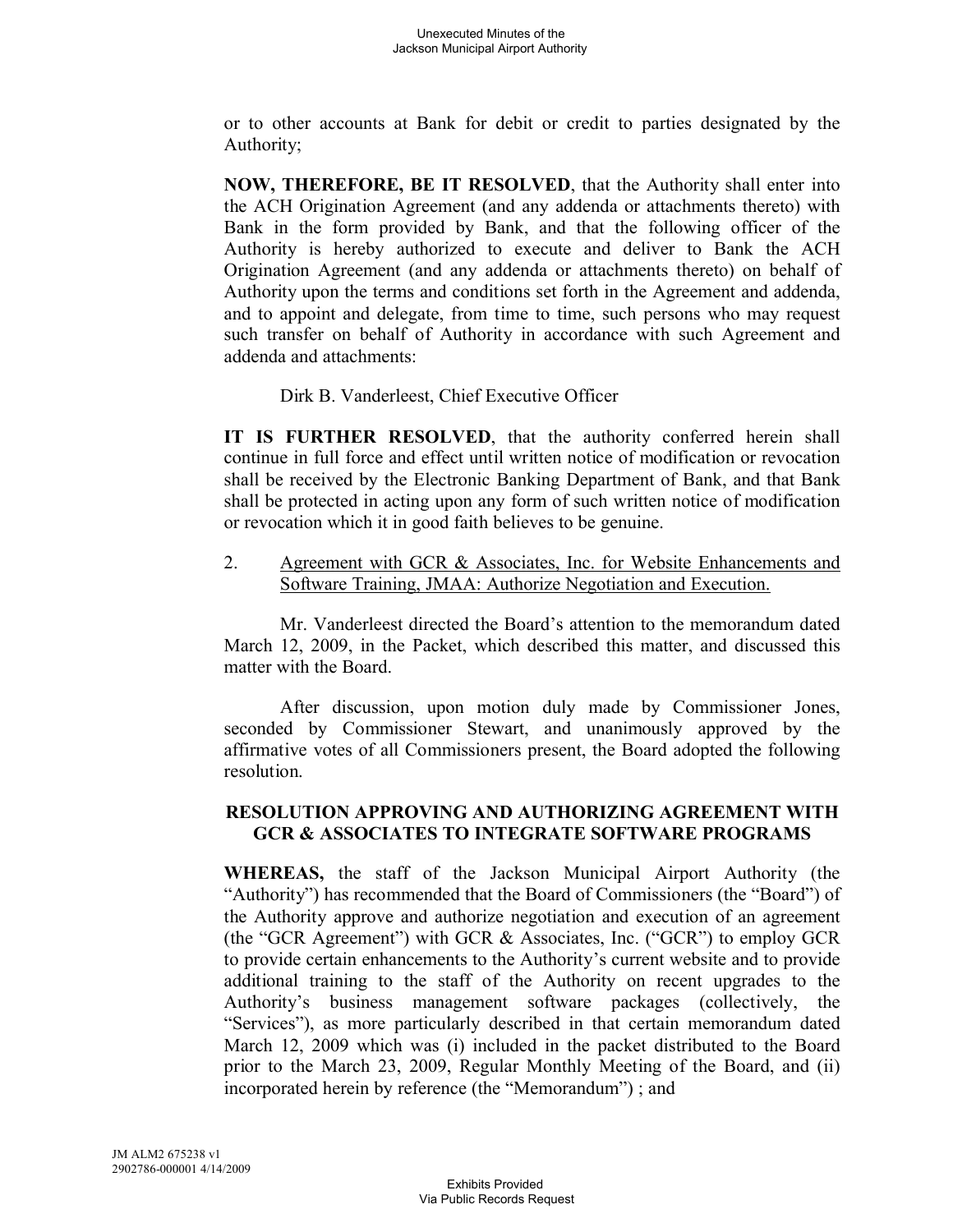**WHEREAS,** the Board has reviewed and considered the Memorandum and considered said recommendation by the staff of the Authority;

**NOW, THEREFORE, BE IT RESOLVED,** the Board hereby determines that it would be in the best interests of and in furtherance of the duties and responsibilities of the Authority to, and the Board hereby does, approve and authorize negotiation and execution of the GCR Agreement to employ GCR to provide the Services, said GCR Agreement to be in such form and to contain such terms and conditions consistent with the Memorandum, as may be deemed appropriate by the Chief Executive Officer of the Authority, as evidenced by his execution thereof.

3. JMAA Project No. 007-08, Master Plan for Hawkins Field, Agreement for Professional Services, HKS: Authorize Negotiation and Execution.

Mr. Vanderleest directed the Board's attention to the memorandum dated March 18, 2009, in the Packet, which described this matter, and discussed this matter with the Board.

After discussion, upon motion duly made by Commissioner Stewart, seconded by Commissioner Jones, and unanimously approved by the affirmative votes of all Commissioners present, the Board adopted the following resolution.

## **RESOLUTION APPROVING AND AUTHORIZING NEGOTIATION AND EXECUTION OF PROFESSIONAL SERVICES AGREEMENT WITH BARGE WAGNER SUMNER AND CANNON IN CONNECTION WITH THE HAWKINS FIELD MASTER PLAN**

**WHEREAS**, the staff of the Jackson Municipal Airport Authority (the "Authority") has recommended that the Board of Commissioners (the "Board") of the Authority approve and authorize negotiation and execution of a professional services agreement (the "BWSC Agreement") with Barge Wagner Sumner and Cannon ("BWSC") to employ BWSC to provide professional services in connection with the development of a Master Plan for Hawkins Field General Aviation Airport (the "Services"), as more particularly described in that certain memorandum dated March 18, 2009, which was (i) included in the packet distributed to the Board prior to the March 23, 2009, Regular Monthly Meeting of the Board, and (ii) incorporated herein by reference (the "Memorandum") ; and

**WHEREAS**, the Board has reviewed and considered the Memorandum and considered the recommendations by the staff of the Authority;

**NOW, THEREFORE, BE IT RESOLVED,** the Board hereby determines that it would be in the best interests of and in furtherance of the duties and responsibilities of the Authority to, and the Board hereby does, approve and authorize negotiation and execution of the BWSC Agreement with BWSC to employ BWSC to provide the Services, said BWSC Agreement to be in such form and to contain such terms and conditions consistent with the Memorandum, as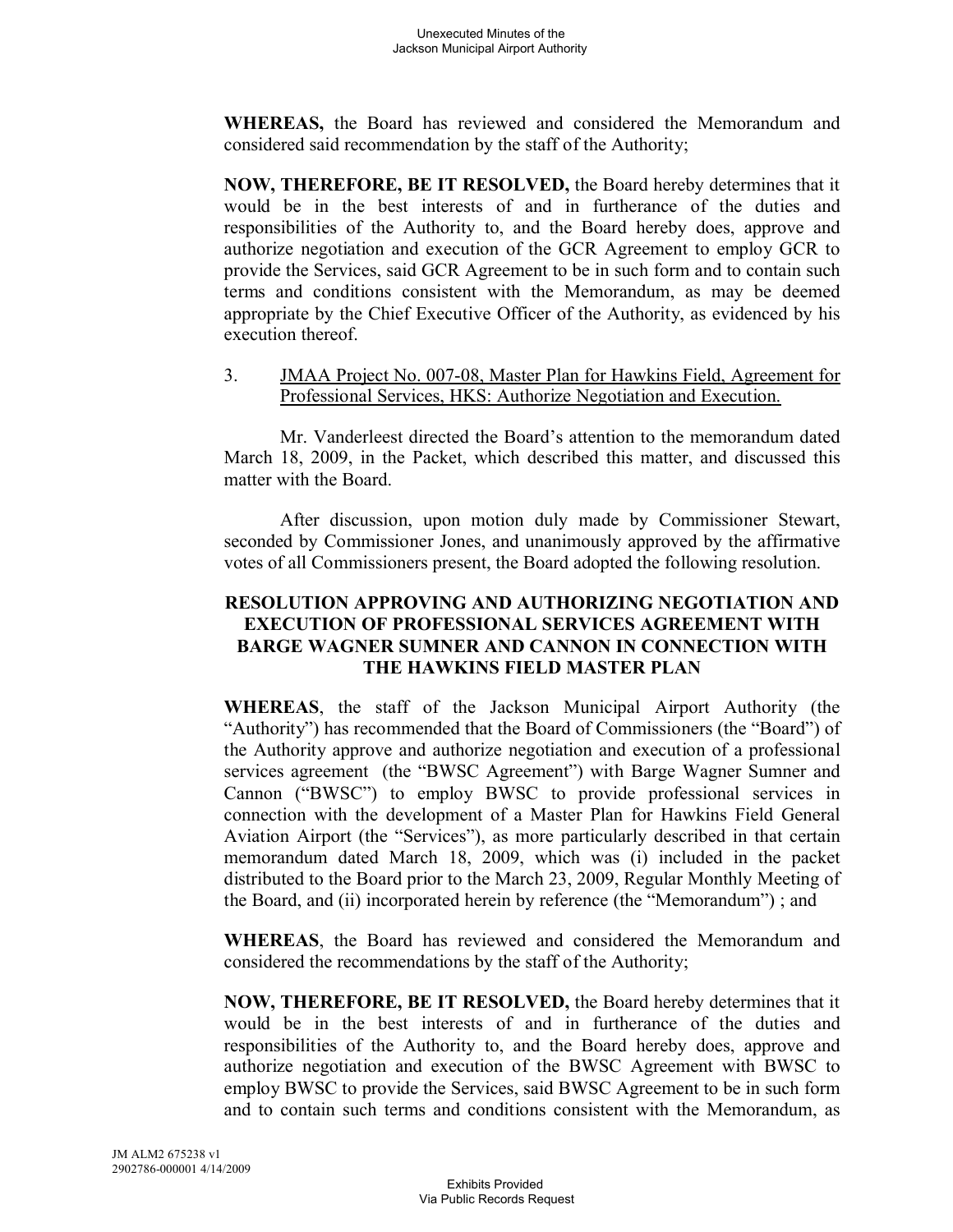may be deemed appropriate by the Chief Executive Officer of the Authority, as evidenced by his execution thereof.

## **C. Construction Projects.**

1. JMAA Project No. 002-09, Airfield Signage and Markings at Hawkins Field, Agreement for Engineering Services, HKS: Authorize Execution of Agreement.

Mr. Vanderleest directed the Board's attention to the memorandum dated March 11, 2009, in the Packet, which described this matter, and discussed this matter with the Board.

After discussion, upon motion duly made by Commissioner Jones, seconded by Commissioner Stewart, and unanimously approved by the affirmative votes of all Commissioners present, the Board adopted the following resolution.

# **RESOLUTION APPROVING AND AUTHORIZING EXECUTION OF PROFESSIONAL SERVICES AGREEMENT WITH IMDC, INC.**

**WHEREAS**, the Board of Commissioners (the "Board") of the Jackson Municipal Airport Authority (the "Authority") previously approved and authorized the staff of the Authority to enter into negotiations with IMDC, Inc. ("IMDC") for an engineering services contract to perform engineering and related services as set forth in that certain Request for Qualifications in connection with JMAA Project No. 003-09 for enhanced signage and markings at Hawkins Field (the "IMDC Contract"), as more particularly described in that certain memorandum dated March 11, 2009, which was (i) included in the packet distributed to the Board prior to the March 23, 2009, Regular Monthly Meeting of the Board, and (ii) incorporated herein by reference (the "Memorandum"); and

**WHEREAS**, the staff of the Authority has met with IMDC and negotiated a scope of work to include assessment of existing airfield signage and markings, recommendations for improvements, preparation of construction design specifications and construction oversight services (collectively, the "Services"); and

**WHEREAS**, the staff has recommended that the Board approve and authorize negotiation and execution of an Engineering Services Agreement (the "IMDC Agreement") with IMDC to employ IMDC to perform the Services at a fixed fee of \$52,738.71; and

**WHEREAS**, the Board has reviewed and considered the Memorandum and considered said recommendation by the staff of the Authority;

**NOW, THEREFORE, BE IT RESOLVED**, the Board hereby determines that it would be in the best interests of and in furtherance of the duties and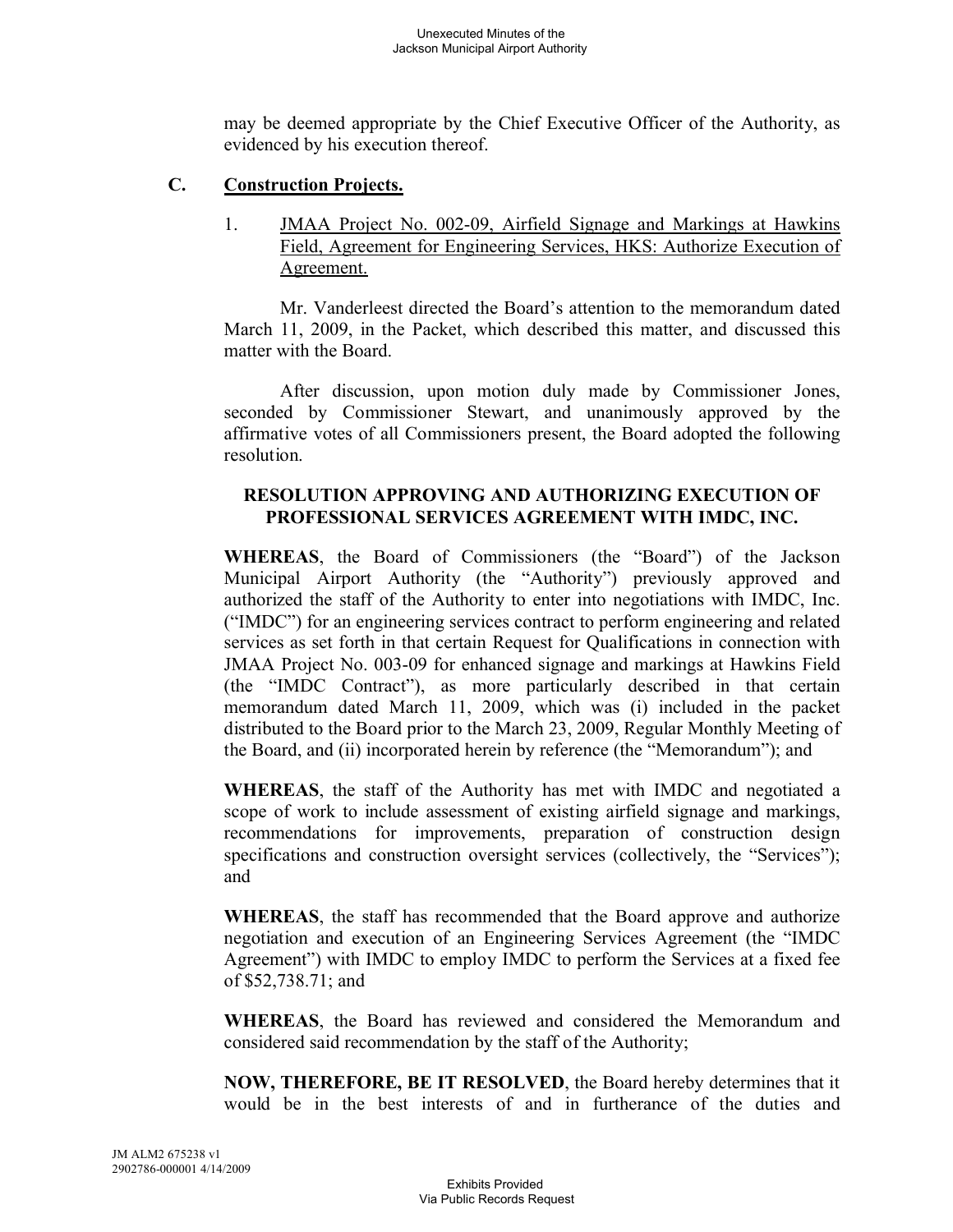responsibilities of the Authority to, and the Board hereby does, approve and authorize negotiation and execution of the IMDC Agreement, said IMDC Agreement to be in such form and to contain such terms and conditions consistent with the Memorandum, as may be deemed appropriate by the Chief Executive Officer of the Authority, as evidenced by his execution thereof.

### **D. Procurements.**

## 1. Airfield Equipment Purchase, JEIA: Authorize Purchase.

Mr. Vanderleest directed the Board's attention to the memorandum dated March 11, 2009, in the Packet, which described this matter, and discussed this matter with the Board.

After discussion, upon motion duly made by Commissioner Jones, seconded by Commissioner Stewart, and unanimously approved by the affirmative votes of all Commissioners present, the Board adopted the following resolution.

# **RESOLUTION APPROVING AND AUTHORIZING PURCHASE OF SKID STEER**

**WHEREAS**, the staff of the Jackson Municipal Airport Authority (the "Authority") has recommended that the Board of Commissioners (the "Board") of the Authority approve and authorize purchase of a certain Bobcat skid steer Model T300 (the "Equipment") from The Bobcat Company at a cost of \$57,436.00 in accordance with the purchase procedures of the Express Products List maintained by the Mississippi Department of Finance and Administration, as more particularly set forth in that certain memorandum dated March 11, 2009, which was (i) included in the packet distributed to the Board prior to the March 23, 2009, Regular Monthly Meeting of the Board, and (ii) incorporated herein by reference (the "Memorandum"); and

**WHEREAS**, the Board has reviewed the Memorandum and considered said recommendation by the staff of the Authority;

**NOW, THEREFORE, BE IT RESOLVED**, the Board hereby determines that it would be in the best interests of and in furtherance of the duties and responsibilities of the Authority to, the Board hereby does, approve and authorize the purchase of the Equipment at a price of \$57,436.00 from The Bobcat Company in accordance with the purchase procedures of the Express Products List maintained by the Mississippi Department of Finance and Administration.

# **E. Grants.**

There was no discussion or action regarding grants at the Meeting.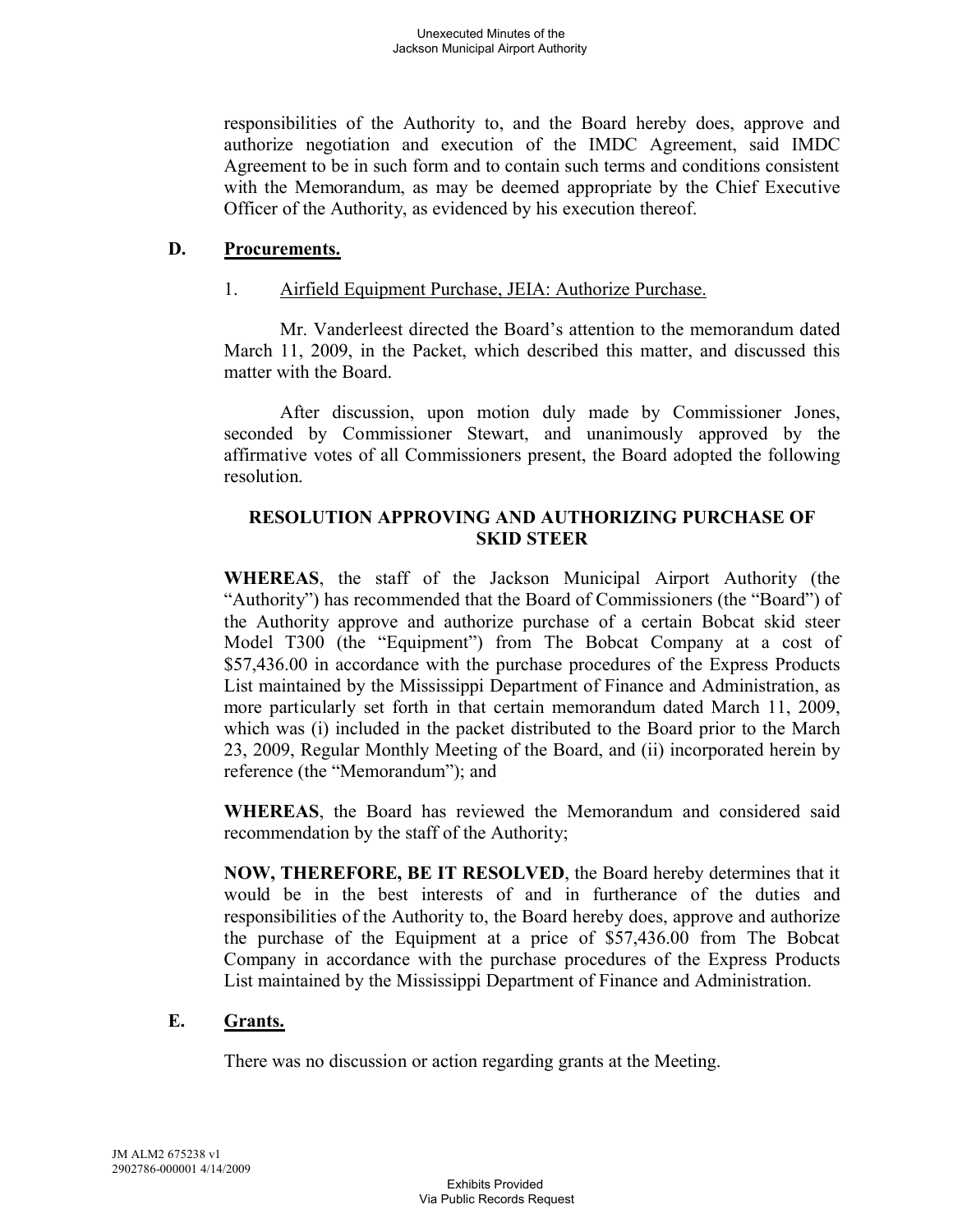# **F. Other Matters.**

## 1. China Institute: Authorize Travel.

Mr. Vanderleest asked the Board to consider adoption of a resolution approving and authorizing travel by the Board and Mr. Vanderleest to the Fifth Annual China Institute Executive Summit in Beijing, China, on April 27-28, 2009 (the "Summit"). Mr. Vanderleest said that participation by the Board and himself at this event was necessary and appropriate in connection with the Authority's long-standing effort to develop air cargo flights between China and JEIA.

During discussion, Mr. Vanderleest distributed to the Board some materials describing the program for the Summit, a copy of which is attached as an exhibit to the minutes of this Meeting.

After discussion, upon motion duly made by Commissioner Stewart, seconded by Commissioner Jones, and unanimously approved by the affirmative votes of all Commissioners present, the Board adopted the following resolution.

## **RESOLUTION APPROVING AND AUTHORIZING TRAVEL BY BOARD OF COMMISSIONERS AND CHIEF EXECUTIVE OFFICER TO FIFTH ANNUAL CHINA INSTITUTE EXECUTIVE SUMMIT IN BEIJING, CHINA**

**WHEREAS**, in order to maximize use of the Mississippi Air Cargo Logistics Center (the "Center") at Jackson-Evers International Airport ("JEIA") and increase revenue from landing fees at JEIA, the Jackson Municipal Airport Authority (the "Authority") has devoted substantial time and financial resources to developing air cargo flights between China and JEIA; and

**WHEREAS**, the Board of Commissioners (the "Board") of the Authority has been advised by its professional consultant for development of air cargo flights between China and JEIA, Kamsky & Associates ("Kamsky"), that Hainan Airlines ("Hainan"), a Chinese air cargo carrier, is considering developing new air cargo facilities in the United States and scheduling new air cargo flights from China to the United States; and

**WHEREAS**, the Board has met with representatives of Hainan and confirmed Hainan's interest in JEIA as a possible location for new air cargo facilities and flights from China; and

**WHEREAS**, Kamsky has strongly recommended that the Board and Chief Executive Officer of the Authority ("CEO") attend the Fifth Annual China Institute Executive Summit in Beijing, China, on April 27-28, 2009 (the "Summit"), in order to meet with executives and representatives of Hainan and others to discuss air cargo flights and new air cargo facilities at JEIA; and